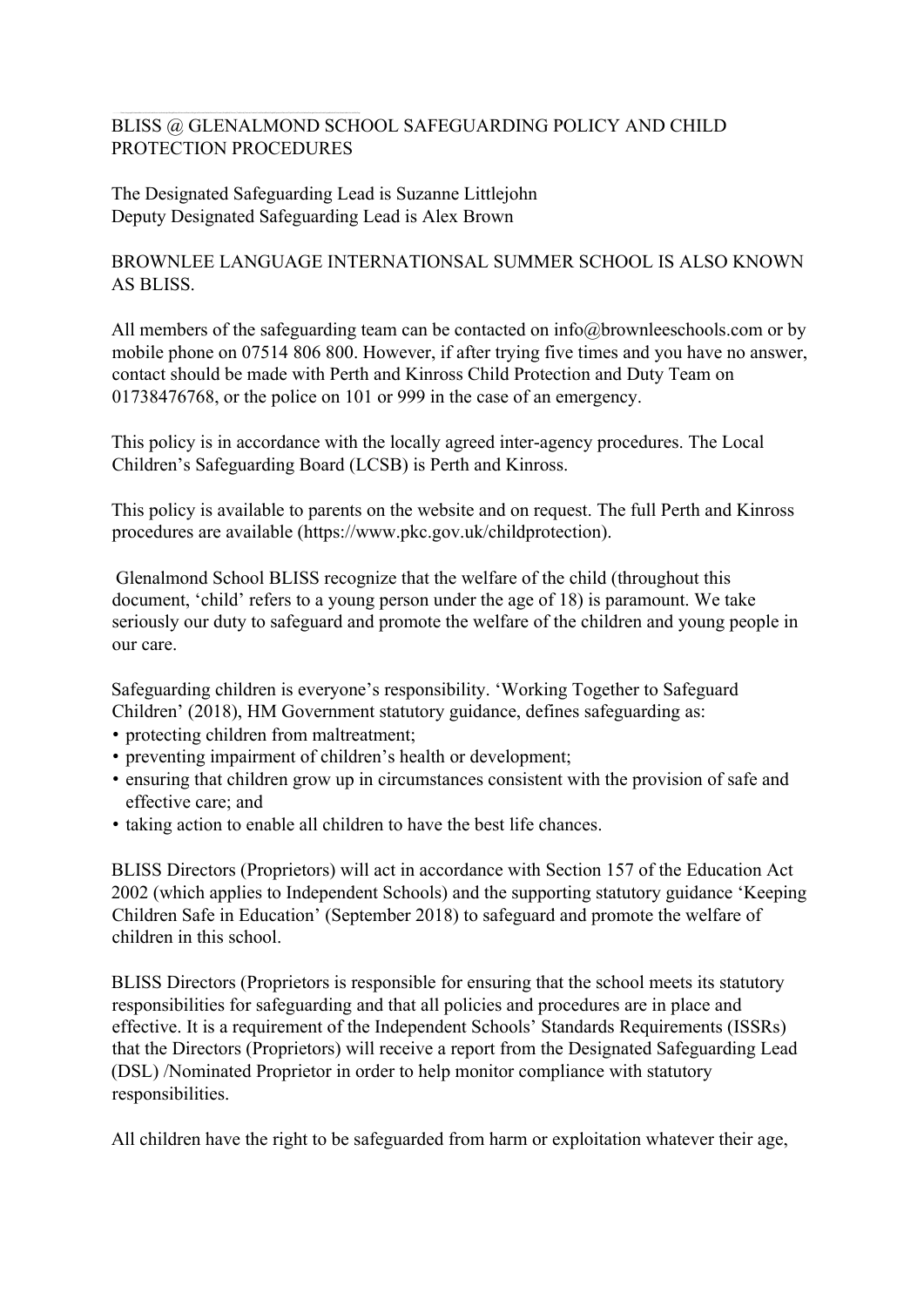health or disability, gender or sexual orientation, race, religion, belief or first language, political or immigration status.

Directors, staff and regular volunteers understand the importance of taking appropriate action and working in partnership with children, their parents/carers and other agencies in order to safeguard children and promote their welfare.

The purpose of this policy is to: afford protection for all pupils, enable staff and volunteers to safeguard and promote the welfare of children and promote a culture which makes the school a safer place to learn and live. The policy applies to Directors, all staff (including supply and peripatetic staff), regular volunteers (i.e. those who come into school once a week or more or 4 times in a 30 day period), or anyone working on behalf of the school. Our approach is child centred, with consideration being given at all times to what is in the best interests of the child.

Our aim is to know everyone as an individual and to provide a secure and caring environment so that every pupil can develop, learn, and live in safety. BLISS recognises that pupils require high self-esteem, confidence, supportive friends, and clear lines of communication with supportive and trusted adults, if they are to thrive.

Everyone in the school shares an objective to help keep children and young people safe by:  $\cdot$ creating and maintaining a safe learning environment, promoting safe practice and eliminating unsafe practice

- preventing unsuitable people from working with children and young people
- identifying where there are child welfare concerns, taking action to address these in partnership with other agencies if appropriate
- contributing to effective partnership between all those involved with providing services for children
- developing children's understanding, awareness, and resilience.

We will endeavour to safeguard children and young people by:

- always acting in their best interests
- valuing them, listening to and respecting them
- involving them in decisions which affect them
- never tolerating bullying, homophobic behaviour, racism, sexism or any other forms of discrimination, including through use of technology
- ensuring the curriculum affords a range of opportunities to learn about keeping themselves safe, particularly when using technology and, where appropriate, in respect of radicalisation and extremist behaviour
- exercising our duties under the Counter-Terrorism and Security Act 2015 by ensuring staff attend 'Prevent' training in respect of radicalisation and extremist behaviour and by assessing the risk of our pupils being drawn into terrorism
- supporting attendance and taking action if a child is missing school regularly
- appointing a senior member of staff from our leadership team as the Designated Safeguarding Lead and ensuring this person has the time, funding, support, training and resources to perform the role effectively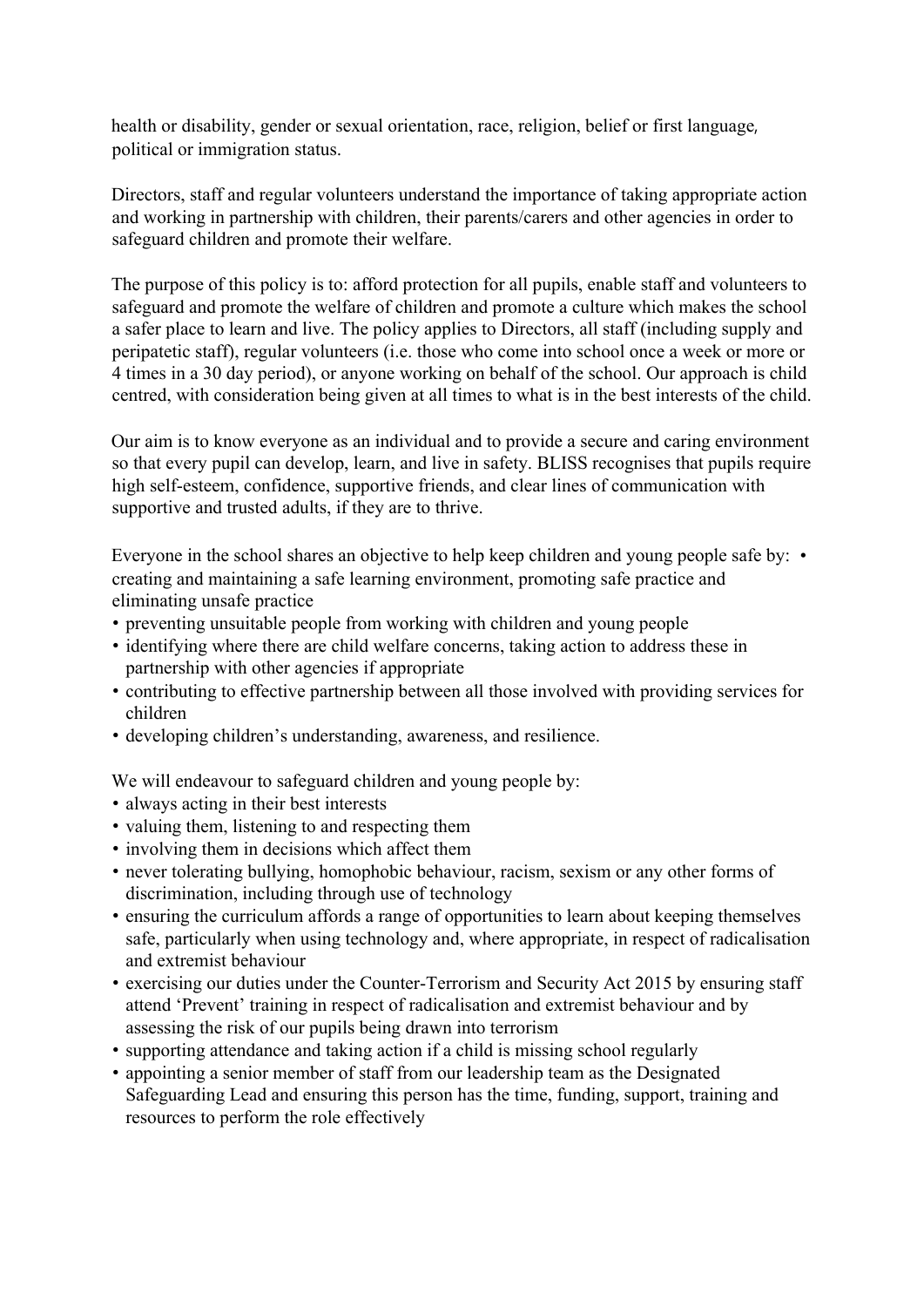- appointing Deputy Designated Safeguarding Lead to ensure there is always someone available to discuss any safeguarding concerns • ensuring that there is always cover for this role
- making sure all staff and volunteers are aware of and committed to the Safeguarding Policy and Child Protection Procedures and also understand their individual responsibility to take action
- ensuring that all those named above (i.e. DSLs and Deputy DSLs; all staff and regular volunteers) have training appropriate to their roles as set out in statutory guidance.
- identifying any concerns early and providing appropriate help to prevent them from escalating (Housemasters/Housemistresses and teachers and a range of: Matrons, the Health Centre and including working with parents/carers and other agencies as appropriate
- sharing information about child safeguarding concerns with agencies who need to know, and involving children and their parents/carers appropriately
- acknowledging and actively promoting that multi-agency working is the best way to promote the welfare of children and protect them from harm
- taking the right action, in accordance with P&K Safeguarding Children Board inter- agency safeguarding procedures, if a child discloses or there are indicators of abuse • keeping clear, accurate and contemporaneous safeguarding and child protection records
- recruiting staff and volunteers (including host families) safely, ensuring all necessary checks are made in accordance with statutory guidance and legal requirements and also making sure that at least one appointment panel member has undertaken safer recruitment training
- providing effective management for the above through induction, support and regular training appropriate to role
- adopting a code of conduct for all staff and volunteers which includes acceptable use of technologies, staff/pupil relationships and communications including the use of social media
- ensuring our online safety process includes appropriate filters and monitoring systems
- ensuring staff and volunteers understand about 'whistleblowing' and how to escalate concerns about pupils or staff if they think the right action has not been taken to safeguard children
- promoting a culture in which staff feel able to report to senior leaders what they consider to be unacceptable behaviour or breaches of the school Code of Conduct by their colleagues, having faith that they will be listened to and appropriate action taken
- dealing appropriately with any allegations/concerns

The implementation and effectiveness of the Safeguarding Policy and Child Protection Procedures are reviewed and endorsed annually by the directors of BLISS. It applies to all staff and volunteers. Parents are informed of the policy and procedures through the website.

The school is committed to the Safe Recruitment, including the selection and vetting, of all staff and volunteers. The school takes all possible steps to ensure that unsuitable people are prevented from working with children through its recruitment practices, Disclosure and Barring Service [PVG] checks and Induction procedures. This adheres to the 2009, 2012, 2013 and March 2015 legislation regarding referrals to the Disclosure and Barring Service [DBS] [formally the Independent Safeguarding Authority]. Safe Recruitment practice also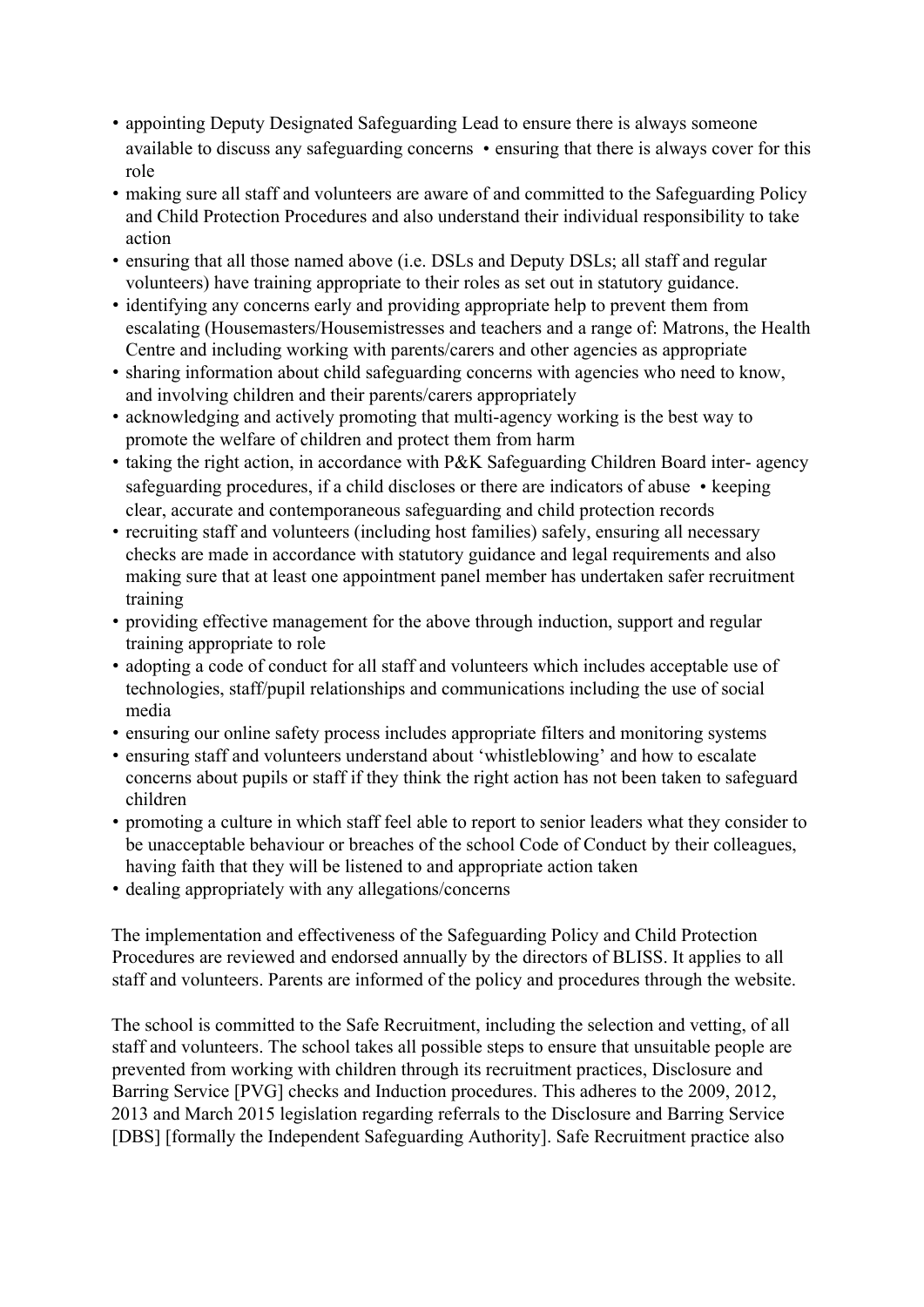includes the requirement to check that all those employed from July 2022 are not subject to any prohibition order issued by the Secretary of State.

These documents are a vetting process and complete part of the schools Single Central Register. BLISS does not use corporal punishment. Any form of physical punishment of pupils is unlawful as is any form of physical response to misbehaviour unless it is by way of restraint. There may be occasions where it is necessary for staff to restrain a pupil physically to prevent them from inflicting injury to others, self-injury, damaging property, or causing disruption. In such cases only the minimum force necessary may be used and any action taken must be to restrain the pupil. If a member of staff takes action physically to restrain a pupil a written report is made, as soon as practical and sent to the Designated Safeguarding Lead.

Safeguarding children and young people and promoting their well-being is more than just child protection. In order to safeguard children and young people and ensure their personal development, we will have safeguarding at the heart of our purpose. We recognise that children who are abused or who witness violence may find it difficult to develop a sense of self worth. They may feel helplessness, humiliation and for some, a sense of blame. The summer school may be the only stable, secure and predictable element in the lives of children at risk. When at summer school their behaviour may be challenging and defiant or they may be withdrawn.

BLISS supports its pupils through:

• Provision of a curriculum that assists pupils to make good choices about safe and healthy lifestyles and informs them who to approach if their health or safety is threatened.

Through the school ethos, which promotes a positive, supportive and secure environment. It seeks to give pupils a sense of being valued and helps all to fulfil potential, regardless of their background or circumstances.

• A safe learning environment where pupils are listened to, they feel safe and secure, they do not experience bullying, racism, homophobia or other types of discrimination, and where medical needs are met.

The early identification of pupils with additional needs, liaison and intervention with other agencies such as Social Services and Child and Adult Mental Health Services.

## BLISS and GLENALMOND COLLEGE - CHILD PROTECTION PROCEDURES

Child protection is one very important aspect of safeguarding. It refers to the activity which is undertaken to protect specific children who are suffering, or are likely to suffer, significant harm. The Children Act 1989 introduced the concept of significant harm as the threshold that justifies compulsory intervention by statutory agencies in family life in the best interests of children. There are no absolute criteria on which to rely when judging what constitutes significant harm. Sometimes it might be a single traumatic event but more often it is a compilation of significant events which damage the child's physical and psychological development. Decisions about significant harm are complex and require discussion with the statutory agencies (Children's Social Care and Police). These procedures explain what action should be taken if there are concerns that a child is or might be suffering harm. A 'child' is a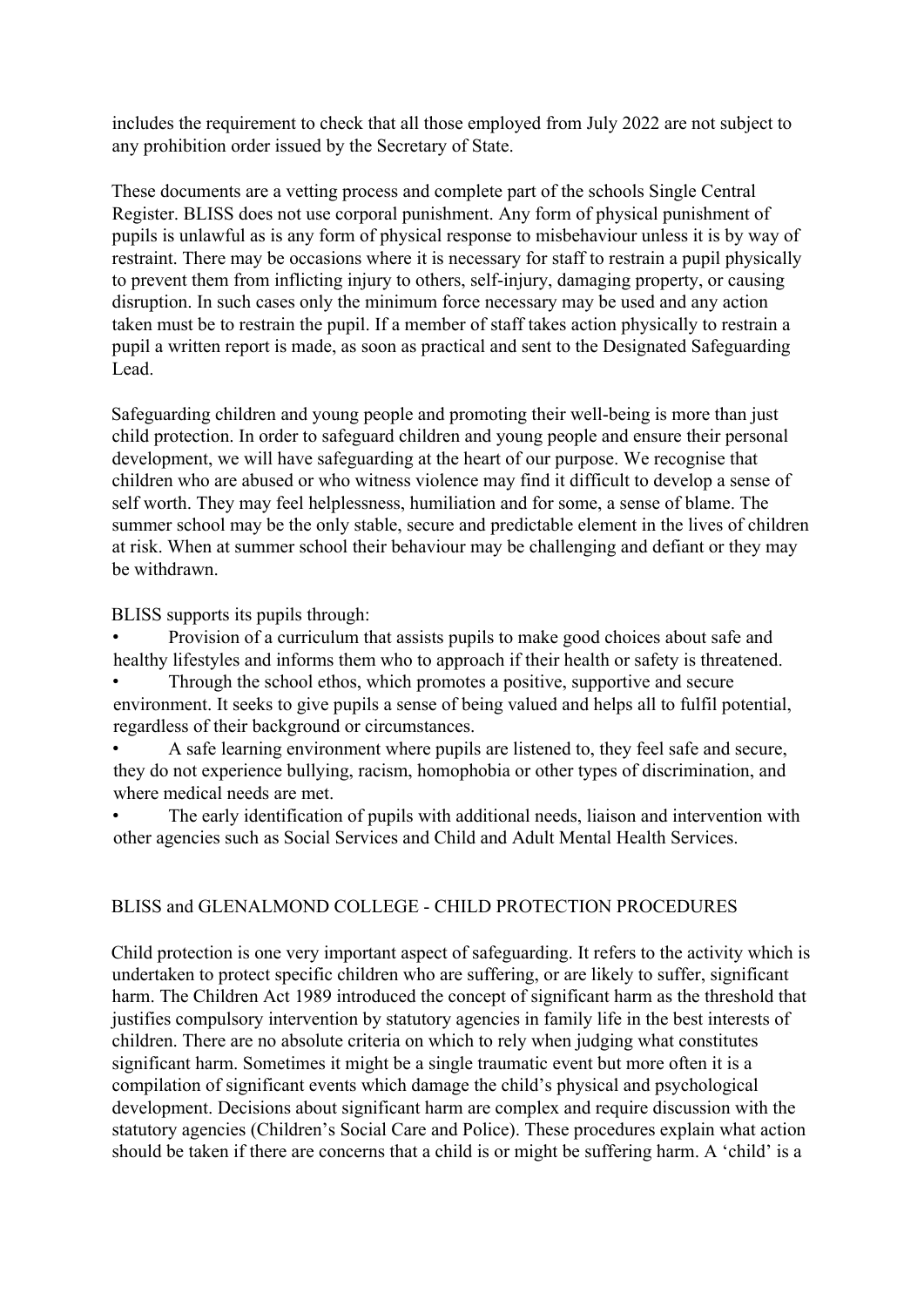person under 18 years but the principles of these procedures apply to all pupils at summer school, including those over 18.

All adults in the school have an individual responsibility to safeguard and promote the welfare of children by taking appropriate action. This includes taking action where there are child protection concerns. The Directors (Proprietors) are accountable for ensuring that the school has an effective Safeguarding/Child Protection Policy. This policy is reviewed annually by the Directors (Proprietors), following scrutiny by the Advisory Committee, and is made available publicly, including being placed upon the school's website.

The summer school has a Designated Safeguarding Lead (DSL), Suzanne Littlejohn. This is the person who takes lead responsibility for safeguarding. Any concerns about children should be discussed with/reported to the DSL who will decide what action to take including referring to Children's Social Care or Police as appropriate.

All action is taken in line with the following guidance: • DfE guidance– "Keeping Children Safe in Education September 2018" • Working Together to Safeguard Children (2018) – published by HM Government • What to do if you're worried a child is being abused – Government Guidance (2015) It is generally accepted that there are four main forms of abuse. The following definitions are based on references in 'Working Together to Safeguard Children' (2018).

1. Physical abuse Physical abuse, as well as being a result of an act of commission (doing something), can also be caused through omission or the failure to act to protect. A form of abuse which may involve hitting, shaking, throwing, poisoning, burning or scalding, drowning, suffocating, or otherwise causing physical harm to a child. Physical harm may also be caused when a parent or carer fabricates the symptoms of, or deliberately induces, illness in a child.

2. Emotional abuse The persistent emotional mistreatment of a child such as to cause severe and persistent adverse effects on the child's emotional development. It may involve conveying to a child that they are worthless or unloved, inadequate, or valued only insofar as they meet the needs of another person. It may include not giving the child opportunities to express their views, deliberately silencing them or 'making fun' of what they say or how they communicate. It may feature age or developmentally inappropriate expectations being imposed on children. These may include interactions that are beyond the child's developmental capability, as well as overprotection and limitation of exploration and learning, or preventing the child participating in normal social interaction. It may involve seeing or hearing the ill-treatment of another. It may involve serious bullying (including cyberbullying), causing children frequently to feel frightened or in danger, or the exploitation or corruption of children. Some level of emotional abuse is involved in all types of mistreatment of a child, though it may occur alone.

3. Sexual abuse Involves forcing or enticing a child or young person to take part in sexual activities, not necessarily involving a high level of violence, whether or not the child is aware of what is happening. The activities may involve physical contact, including assault by penetration (for example rape or oral sex) or non-penetrative acts such as masturbation, kissing, rubbing and touching outside of clothing. They may also include non-contact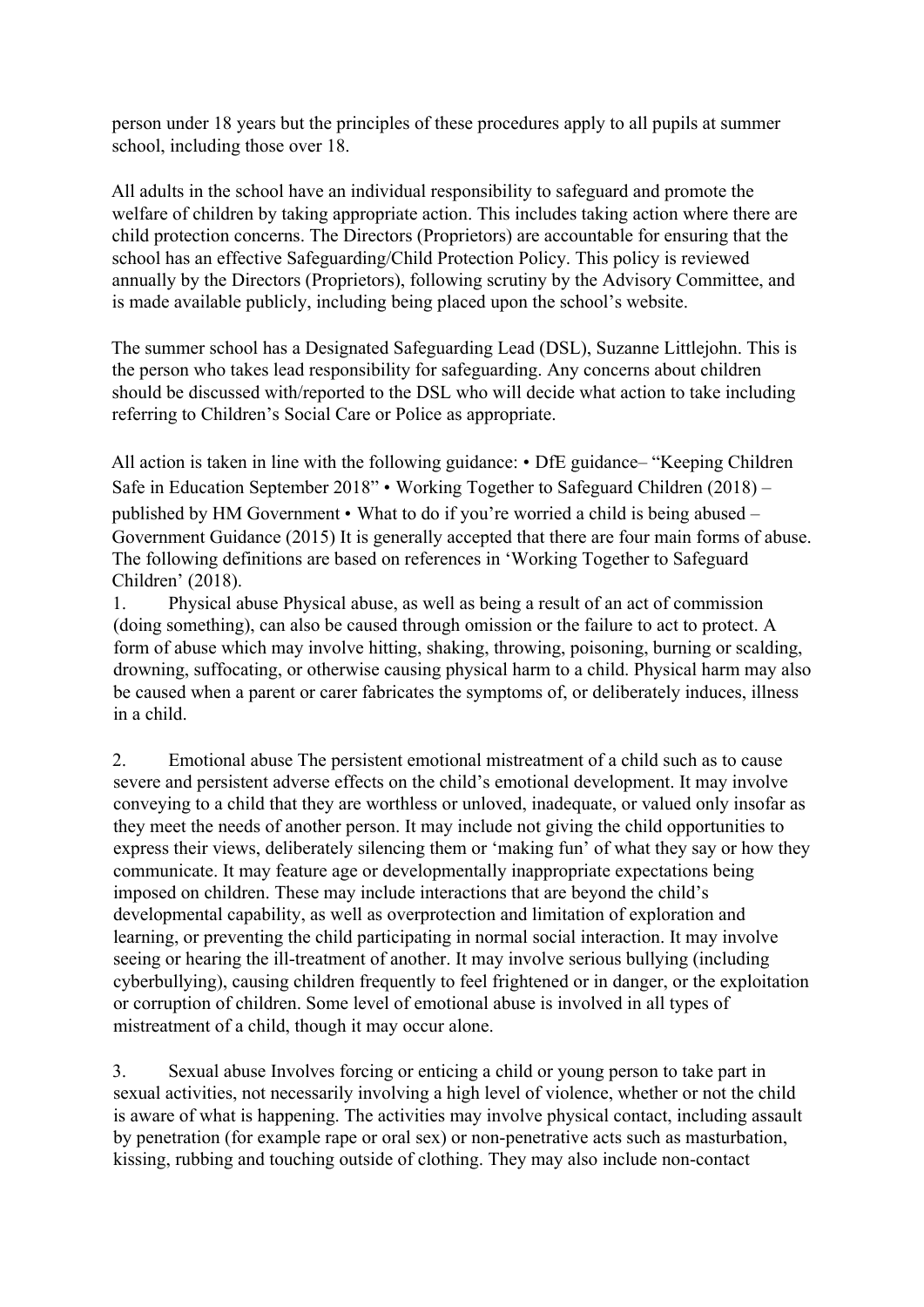activities such as involving children in looking at, or in the production of, sexual images, watching sexual activities, encouraging children to behave in sexually inappropriate ways, or grooming a child in preparation for abuse (including via the internet). Boys and girls can be sexually abused by males and/or females, by adults and by other young people. This includes people from all different walks of life.

4. Neglect The persistent failure to meet a child's basic physical and/or psychological needs, likely to result in the serious impairment of the child's health or development. Neglect may occur during pregnancy as a result of maternal substance use. Once a child is born, neglect may involve a parent or carer failing to provide adequate food and clothing, shelter including exclusion from home or abandonment, failure to protect a child from physical and emotional harm or danger, failure to ensure adequate supervision including the use of adequate caretakers, or the failure to ensure access to appropriate medical care or treatment. It may also include neglect of, or unresponsiveness to, a child's basic emotional needs. It is accepted that in all forms of abuse there are elements of emotional abuse, and that some children are subjected to more than one form of abuse at any one time. In most cases multiple issues will overlap with one another.

Recognising child abuse – signs and symptoms

1. Child abuse can and does occur both within a child's family and in institutional or community settings. School staff are in contact with children all day and are in a strong position to detect possible abuse. They must not think that by voicing concern they are necessarily starting procedures. The criteria should be that they have 'reasonable suspicion' and under the Children Act 1989, this definition has been extended to include 'or may suffer in future'.

2. 'Keeping Children Safe in Education' is clear: 'All school staff members should be aware of the signs of abuse and neglect so that they are able to identify cases of children who may be in need of help or protection'.

3. Recognising child abuse is not always easy, and it is not the responsibility of school staff to decide whether or not child abuse has definitely taken place or if a child is at significant risk. They do, however, have a clear responsibility to act if they have a concern about a child's welfare or safety or if a child talks about (discloses) abuse. They should maintain an attitude of 'it could happen here' and always act in the best interests of the child.

Pupils engaging in underage sexual activity

1. Sexual activity where one of the partners is under the age of 16 is illegal, although prosecution of children who are consenting partners of a similar age is not usual. DSLs will exercise professional judgement when deciding whether to refer to social workers, taking into account such things as imbalance of power, wide difference in ages or developmental stages etc.

2. However, where a child is under the age of 13 penetrative sex is classified as rape under the Sexual Offences Act 2003 so must be reported to social workers in every case.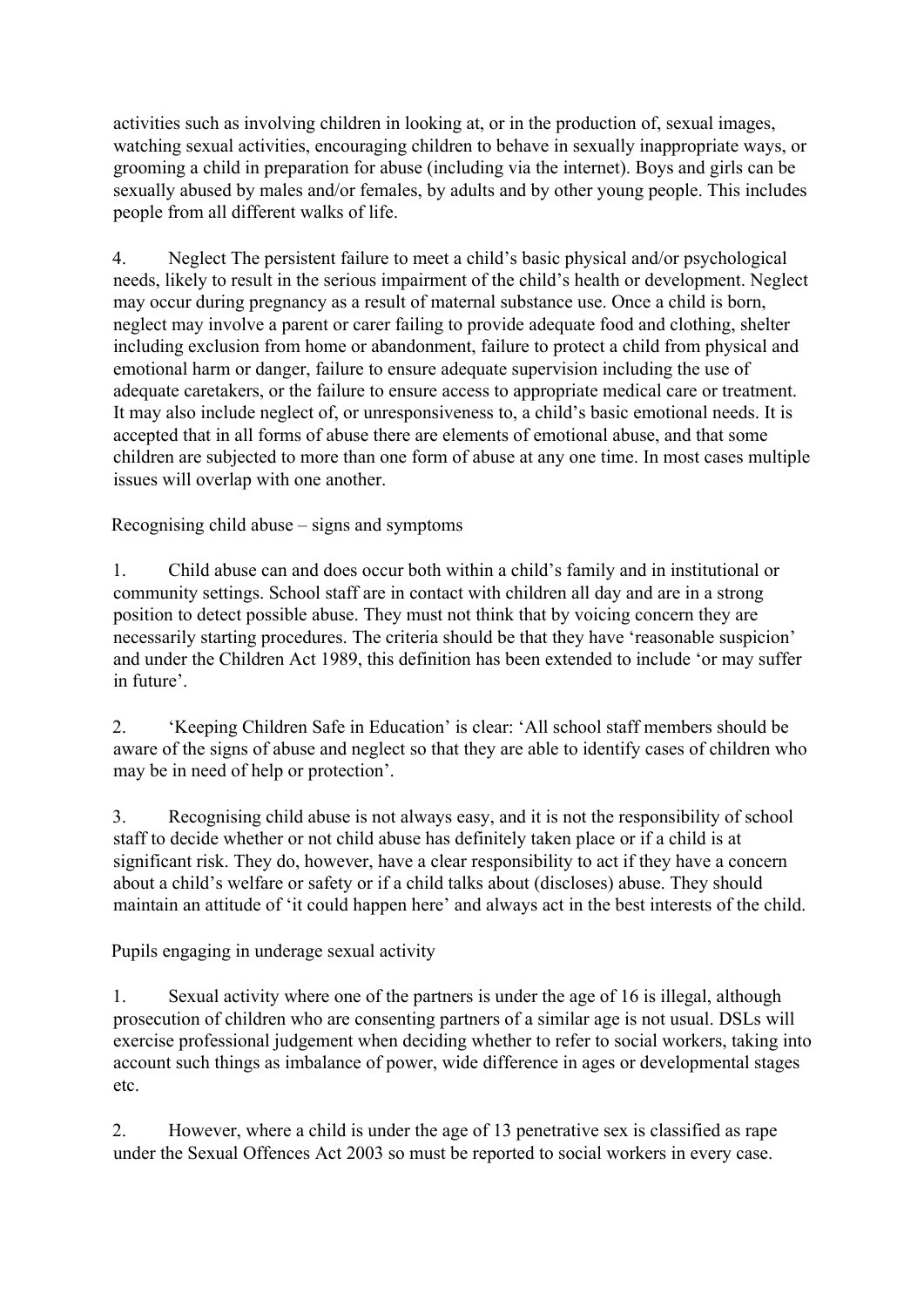3. The inter-agency safeguarding procedures, on the DSCB website, have more information about underage sexual activity.

Allegations made by children about other children, including peer on peer abuse

1. If one pupil causes harm to another, it is not always necessary for it to be dealt with through a referral to Children's Social Care: sexual experimentation within 'normal parameters', bullying and fighting, for example, are not generally seen as child protection issues. All incidents will, however, be taken seriously and appropriate action taken to support both victim and perpetrator.

2. The nature and severity of the allegation or concern will determine whether staff will implement the school's anti-bullying or other school procedures or whether a referral needs to be made to social workers or the Police. The Designated Safeguarding Lead should be consulted if there is any doubt about the right course of action.

3. A referral to Children's Social Care will be made in all cases of domestic abuse relating to young people aged 16 and 17 who experience physical, emotional, sexual and/or financial abuse, or coercive control, in their intimate relationships.

4. A referral to Children's Social Care will be considered if a child or young person displays sexually harmful behaviour. This involves one or more children engaging in sexual discussions or acts that are inappropriate for their age or stage of development. It is also considered harmful if it involves coercion or threats of violence or if one of the children is much older than the other.

5. The process for managing sexually harmful behaviour can be found in the interagency safeguarding procedures website. In brief, a multi-agency meeting should be convened by the Children's Social Care following a referral and an action plan agreed, including considering a school Risk Assessment.

6. Staff should not dismiss abusive behaviour as 'normal' between young people and should not develop high thresholds before taking action.

7. Staff should be aware of the potential uses of information technology for bullying and abusive behaviour between young people.

8. Incidents of sexting will be dealt with making reference to the UKCCIS 'Sexting in schools and colleges: responding to incidents and safeguarding young people August 2016 guidance.

9. Issues relating to peer on peer abuse will be addressed. In addition, Housemasters/ Housemistresses will address these issues.

Child sexual exploitation Child sexual exploitation (CSE) involves exploitative situations, contexts and relationships where young people receive something (e.g. food, accommodation, drugs, cigarettes, alcohol, mobile phones, gifts, money or in some cases simply affection) as a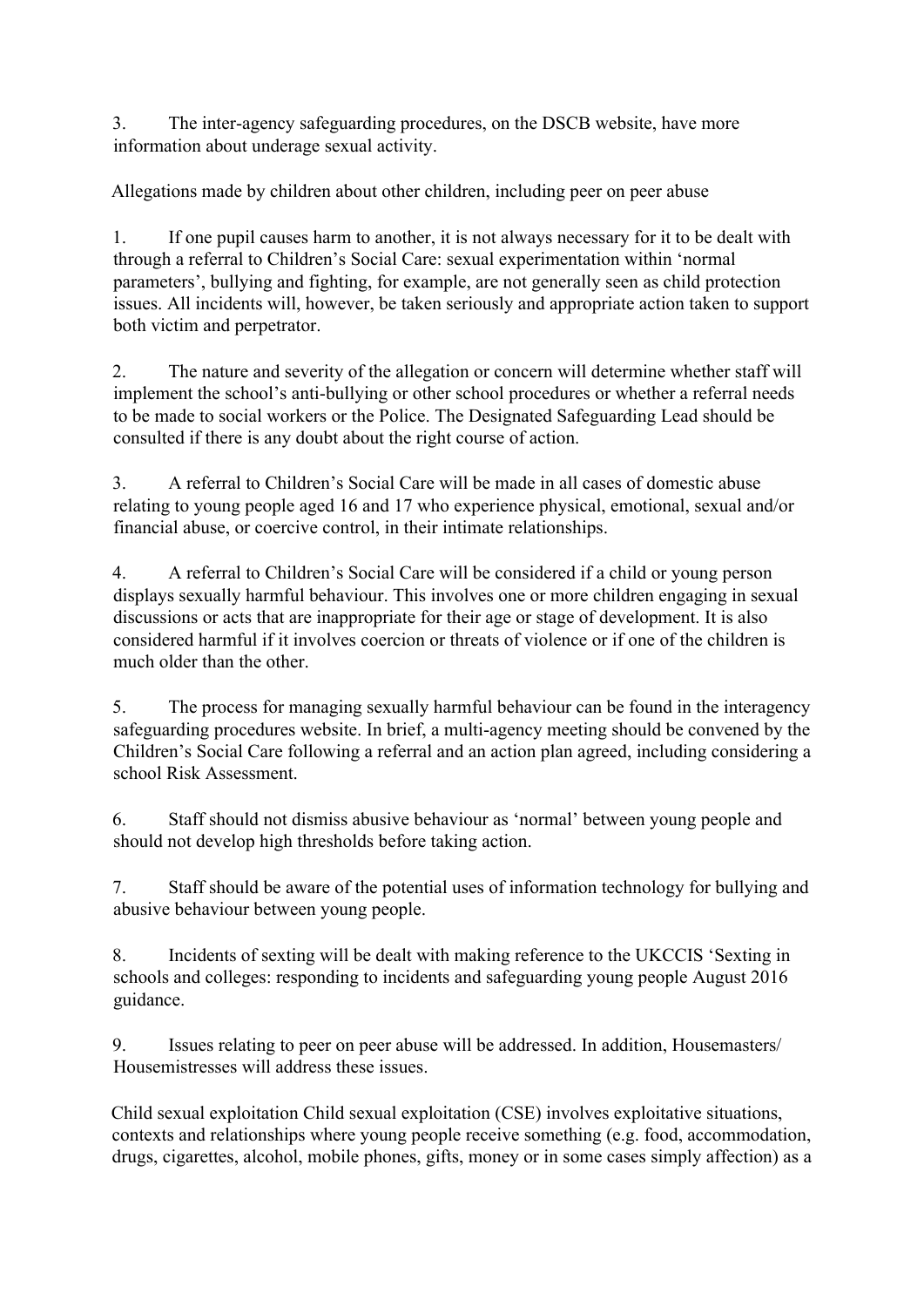result of engaging in sexual activities. Sexual exploitation can take many forms ranging from the seemingly 'consensual' relationship where sex is exchanged for affection or gifts, to serious organised crime by gangs and groups. What marks out exploitation is an imbalance of power in the relationship. The perpetrator always holds some kind of power over the victim which increases as the exploitative relationship develops. Sexual exploitation involves varying degrees of coercion, intimidation or enticement, including unwanted pressure from peers to have sex, sexual bullying including cyberbullying and grooming. However, it also important to recognise that some young people who are being sexually exploited do not exhibit any external signs of this abuse. It can also occur through the use of technology, e.g. being persuaded to post sexual images on the Internet/mobile phones.

Recognition of child sexual exploitation is part of staff training. We note that any child or young person may be at risk of this form of abuse, regardless of family background or other circumstances, and can experience significant harm to physical and mental health. Due to the grooming methods used by abusers, it is common for young people not to recognise they are being abused and may feel they are 'in a relationship' and acting voluntarily. Any concerns about child sexual exploitation will be discussed with the DSL who will take appropriate action which might including completing a risk assessment form. Forms of abuse linked to culture, faith or belief

All staff at BLISS and Glenalmond will promote mutual respect and tolerance of those with different faiths and beliefs. Some forms of abuse are linked to these and staff should strive to suspend professional disbelief (i.e. that they 'could not happen here') and to report promptly any concerns to the DSL who will seek further advice from statutory agencies, prior to contacting parents/carers.

Female Genital Mutilation (FGM) is illegal and involves intentionally altering or injuring female genital organs for non-medical reasons. It can have serious and long lasting implications for physical health and emotional well-being. Possible indicators include taking a girl out of school/country for a prolonged period or talk of a 'special procedure' or celebration.

In addition to reporting any concerns to the DSL, teachers (along with regulated health and social care professionals) have a statutory duty to report personally to the Police if they discover that female genital mutilation has or appears to have been carried out on a girl under 18. Those failing to report such cases will face disciplinary sanctions. It will be rare for teachers to see visual evidence, and they should not be examining pupils, but the same definition of what is meant by "to discover that an act of FGM appears to have been carried out" is used for all professionals to whom this mandatory reporting duty applies. The mandatory reporting duty commenced in October 2015. Unless the teacher has a good reason not to, they should still consider and discuss any such case with the DSL and involve children's social care, as appropriate.

Forced Marriage is illegal and occurs where one or both people do not or, in cases of people with learning disabilities, cannot consent to the marriage and pressure or abuse is used. It is not the same as arranged marriage. Young people at risk of forced marriage might have their freedom unreasonably restricted or being 'monitored' by siblings.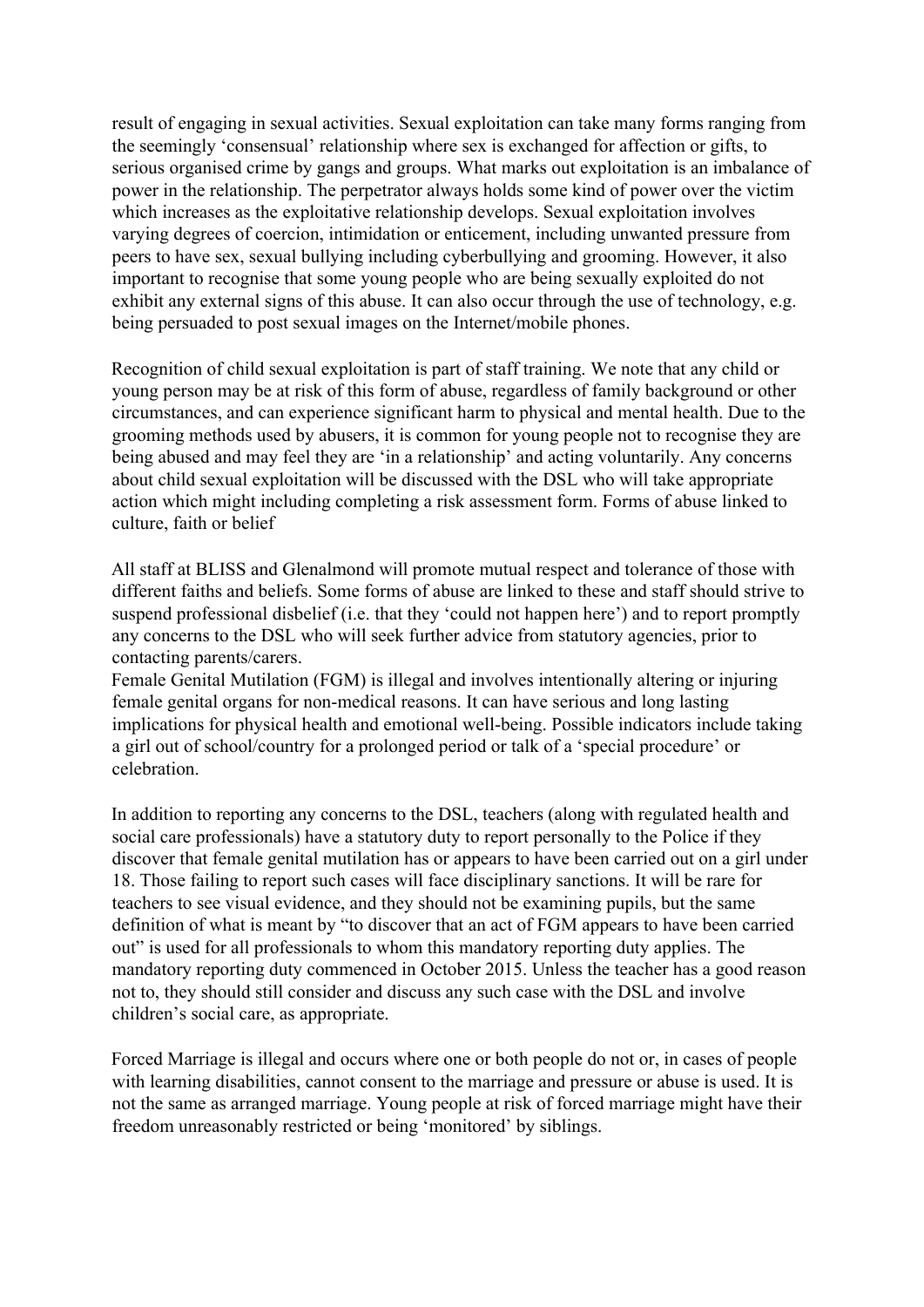We recognise that school staff can play an important role in safeguarding children from forced marriage. So called 'honour-based' violence is a crime or incident which has or may have been committed to protect or defend the honour of the family and/or community. It can exist in all communities and cultures and occurs when perpetrators perceive that a relative has shamed the family and/or community by breaking their honour code. Females are predominantly, but not exclusively, the victims and the violence is often committed with some degree of approval and/or collusion from family or community members. All forms of so called honour-based violence are abuse, regardless of the motivation, and should be referred accordingly.

Radicalisation and extremism Radicalisation refers to the process by which a person comes to support terrorism and extremist ideologies associated with terrorist groups. Extremism is defined by HM Government as 'Vocal or active opposition to fundamental British values, including democracy, the rule of law, individual liberty and mutual respect and tolerance of different faiths and beliefs; and/or calls for the death of members of our armed forces, whether in this country or overseas'. We recognise that safeguarding against radicalisation and extremism is no different from safeguarding against any other vulnerability. Our curriculum promotes respect, tolerance and diversity. Children are encouraged to share their views and to understand that they are entitled to have their own different beliefs which should not be used to influence others. We recognise that children with low aspirations are more vulnerable to radicalisation and therefore we strive to equip our pupils with confidence, selfbelief, respect and tolerance as well as setting high standards and expectations for themselves. Children are taught about how to stay safe when using the Internet and are encouraged to recognise that people are not always who they say they are online. They are taught to seek adult help if they are upset or concerned about anything they read or see on the Internet. Any concerns about pupils becoming radicalised or being drawn into extremism will be reported to the DSL who will not speak to parents/carers or other family members at this stage but will take prompt advice from the Police. The school understands its responsibilities under the 'Prevent' Strategy and staff have been told of the effects of social media in relation to recruitment or extremist/radicalised causes.

It is important that staff in all schools are aware of all above forms of abuse and report concerns to the DSL who will seek further advice from statutory agencies.

### Children Missing from Education

We recognise that a child going missing from education is a potential indicator of abuse and neglect, including the specific types of abuse detailed above and/or travelling to conflict zones. Therefore, all staff will follow the school's procedure for dealing with unauthorised absence, particularly on repeat occasions, to help identify vulnerable pupils and to help prevent the risks of their going missing in future. Actions could include involving other professionals and, if any of the criteria are met, informing the local authority where a pupil's name has been removed from the school roll.

DfE statutory guidance: Children Missing Education September 2016 underpins actions in relation to these matters. Responding to the child who discloses (i.e. talks about) abuse Staff/volunteers are asked to:

• Listen carefully to what is said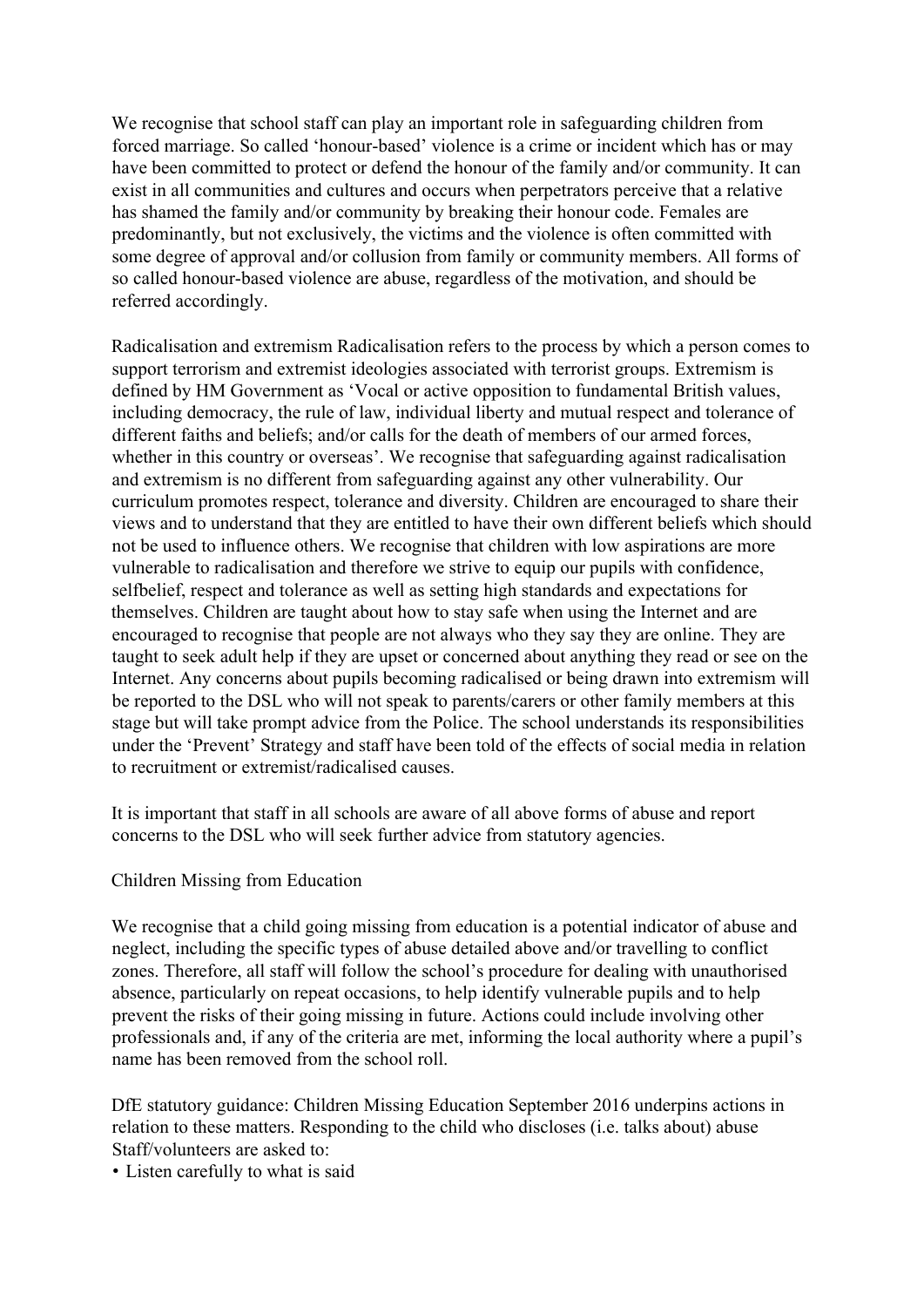- Avoid showing shock or disbelief if at all possible
- Observe the child's demeanour
- Find an appropriate opportunity to explain that it is likely that the information will need to be shared with others, i.e. do not promise to keep the matter confidential or a 'secret'
- Allow the child to continue at her/his own pace and do not interrupt if the child is freely recalling events. There is no need to find a 'witness', as this could inhibit the child from saying more
- Ask questions for the purposes of clarification only, and avoid asking leading questions or pressing for more information. Questions should be asked in an open manner (remember TED: Tell me, Explain, Describe).
- Reassure the child, if necessary, that she/he has done the right thing in telling
- Reassure the child that what has happened is not his/her fault.
- Explain what will happen next and with whom the information will be shared
- Ask the child not to repeat the disclosure to anyone else in school including the DSL or ask him/her or any other children who were present to write
- When recording what was said, use the child's own words noting the date, time, any names mentioned, to whom the information was given and ensure that the record is signed and dated.
- Record any noticeable non-verbal behaviour.
- Record statements and observations rather than interpretations or assumptions.
- If appropriate, draw a diagram to indicate the position of any bruising or injury.
- Where physical injuries have been observed, these will be carefully noted but not photographed. The staff member will not ask to see injuries that are said to be on an intimate part of the child's body.
- Do not criticise the alleged perpetrator.
- Any disclosure or indicators of abuse will be reported verbally to the DSL or Deputy straight away or, where they are not available and concerns are immediate, ensure a referral is made without delay to the Family Support (Social Care) team which covers the area in which the child and family live. Staff at schools with boarding provision can seek advice in the first instance from local Family Support teams.
- If the child can understand the significance and consequences of making a referral to social workers, they will be asked for their views. It will be explained that whilst their view will be taken into account, the school has a responsibility to take whatever action is required to ensure the child's safety and that of other children.
- All records should be passed to the DSL immediately NO copies should be retained by the member of staff or volunteer. This includes the original notes as these constitute prima fascie evidence and may be needed by a court. Records should be kept by the DSL in a secure, designated file separate from the child's academic records.
- The advice of the LADO will be sought by the DSL about when communication with the individual involved and the parents/carers involved should take place and by whom. The DSL will decide whether to contact parents at this stage, judging whether do so is likely to place the child at risk of harm from their actions or reactions - for example in circumstances where there are concerns that a serious crime such as sexual abuse, domestic violence or induced illness has taken place. The reason for the decision not to contact parents first will be recorded in the child's school child protection file.
- A child protection referral from a professional cannot be treated as anonymous.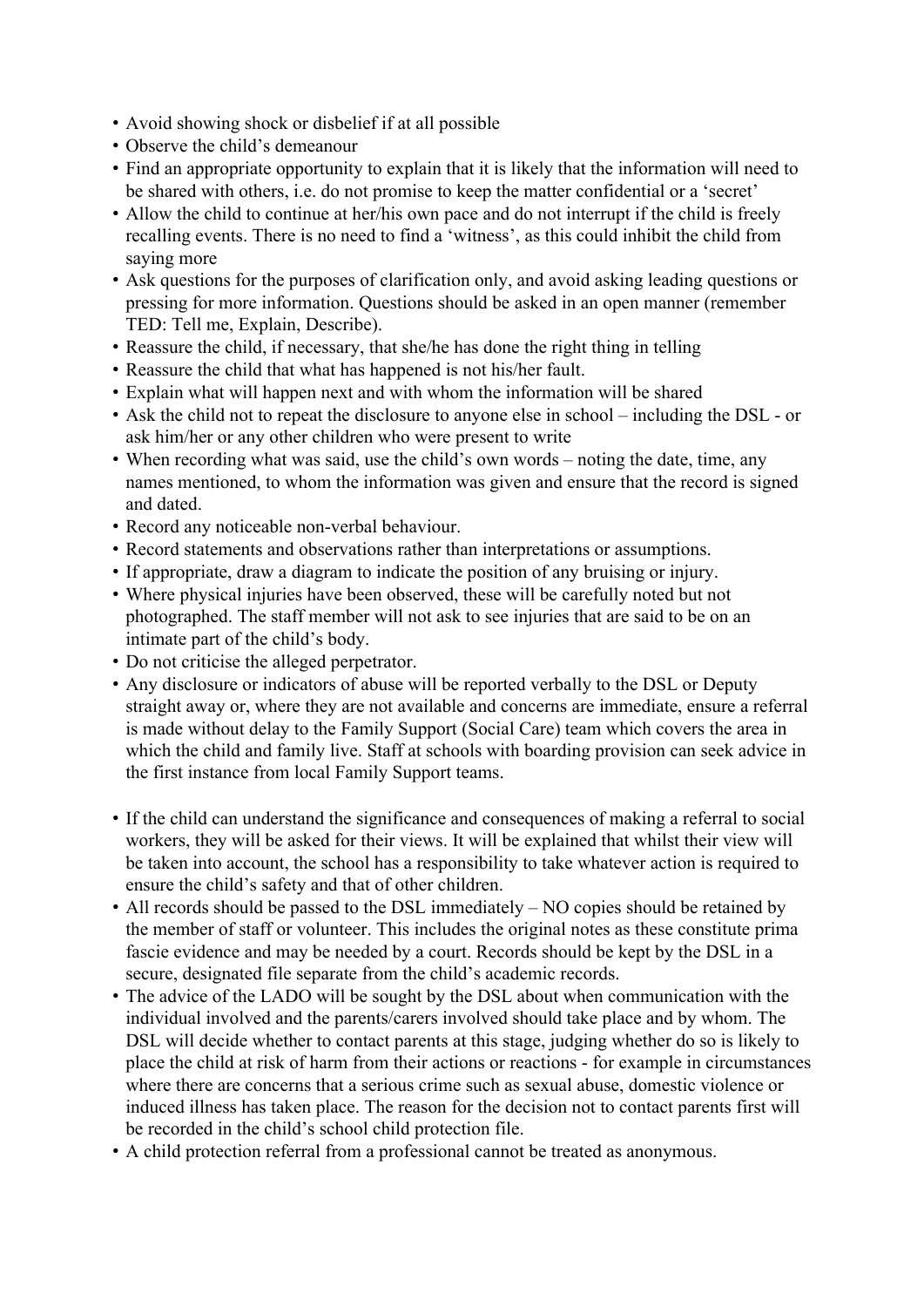- Where there is no disclosure by a child but concerns are accumulating, such as in relation to neglect or emotional abuse, the DSL will ensure that all information is brought together and that s/he makes a professional judgement about whether to refer to outside agencies.
- It is important to remember that the person who first encounters a case of alleged abuse is not responsible for deciding whether abuse has occurred. That is a task for the DSL and Child Protection Agencies, following a referral from the DSL.
- A member of staff who reports concerns to the DSL should expect some feedback, although confidentiality might mean in some cases that this is not detailed. If the member of staff is not happy with the outcome s/he can press for reconsideration and if following this, s/he still believes the correct action has not been taken, can refer the concerns directly to social workers.
- Dealing with a disclosure from a child, and a child protection case in general, is likely to be a stressful experience. The member of staff/volunteer should, therefore, consider seeking support for him/herself and discuss this with the DSL. Taking action Where physical injuries have been observed, these will be carefully noted but not photographed. The staff member will not ask to see injuries that are said to be on an intimate part of the child's body.

Any disclosure or indicators of abuse will be reported verbally to the DSL or Deputy straight way or, where they are not available and concerns are immediate, ensure a referral is made without delay to the Children's Social Care. Where the child already has an allocated social worker, that person or a manager or duty worker in the same team will be contacted promptly A written record will then be made of what was said, including the child's own words, as soon as possible and given to the DSL. If the child can understand the significance and consequences of making a referral to social workers, they will be asked for their views. It will be explained that whilst their views will be taken into account, the school has a responsibility to take whatever action is required to ensure the child's safety and that of other children. The DSL will decide whether to contact parents at this stage, judging whether to do so is likely to place the child at risk of harm from their actions or reactions - for example in circumstances where there are concerns that a serious crime such as sexual abuse, domestic violence or induced illness has taken place. If in any doubt, the DSL or staff member will call the duty worker first and agree with him/her when parents/carers should be contacted and by whom. The reason for the decision not to contact parents first will be recorded in the child's school child protection file. A child protection referral from a professional cannot be treated as anonymous. Where there is no disclosure by a child but concerns are accumulating, such as in relation to neglect or emotional abuse, the DSL will ensure that all information is brought together and that s/he makes a professional judgement about whether to refer to outside agencies. A member of staff who reports concerns to the DSL should expect some feedback, although confidentiality might mean in some cases that this is not detailed. If the member of staff is not happy with the outcome s/he can press for reconsideration and if following this, s/he still believes the correct action has not been taken, will refer the concerns directly to social workers.

Responding to concerns reported by parents or others in the community Occasionally parents or other people in the local community tell school staff about an incident in or accumulation of concerns they have about the family life of a child who is also a pupil at the school. If the incident or concern relates to child protection, the information cannot be ignored, even if there are suspicions about the motives for making the report. Members of staff will therefore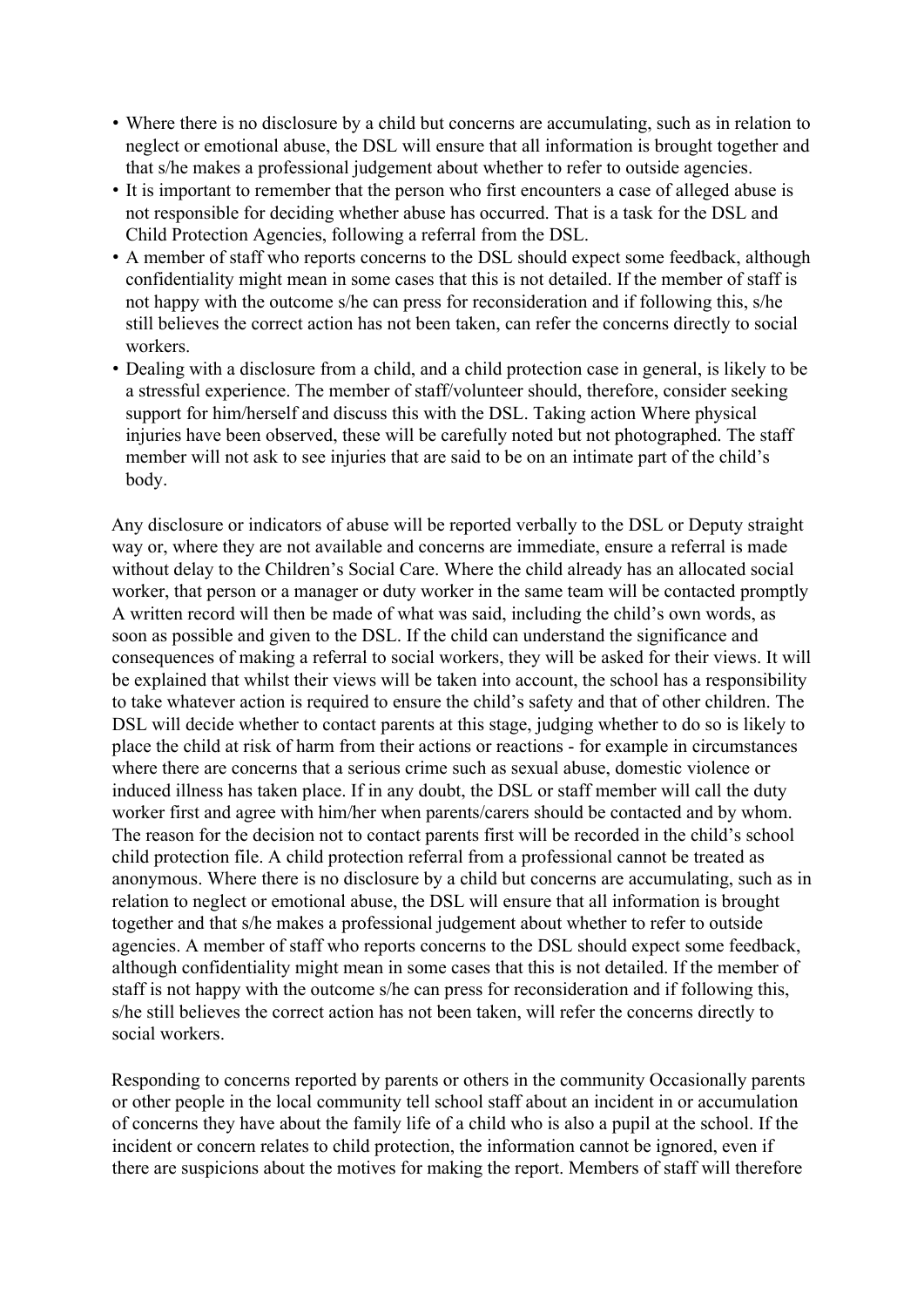pass the information to the DSL in the usual way. It is preferable if the parent / community member who witnessed or knows about the concerns or incident makes a call to Family Support (Social Care) themselves as they will be better able to answer any questions. They can ask for their name not to be divulged if a visit is made to the family. The DSL will advise accordingly and later confirm that this referral has been made. If the parent / community member refuses to make the referral, the DSL will clarify that s/he has a responsibility to do so and will also need to pass on to social workers how s/he is aware of the information. This process also applies to parents / community members who are also school staff. As professionals who work with children they cannot be anonymous when making the referral but can ask for the situation to be managed sensitively and, if necessary, for their identity to be withheld from the family if it will cause difficulties in their private life.

### **Remember Any suspicion or concern that a child or young person may be suffering or at risk of suffering significant harm, MUST be acted on. Doing nothing is not an option.**

Any suspicion or concerns will be reported without delay to the DSL or Deputy Anyone can make a referral to Social Care, not just the DSLs. It is important that everyone in the school is aware that the person who first encounters a case of alleged or suspected abuse is not responsible for making a judgement about whether or not abuse has occurred and should not conduct an 'investigation' to establish whether the child is telling the truth. That is a task for social workers and the Police following a referral to them of concern about a child. The role of school staff is to act promptly on the information received.

This applies regardless of the alleged 'perpetrator': whether the child talks about a family member or someone outside school, a member of staff or another child/pupil. A careful record will be made of what has been seen/heard that has led to the concerns and the date, time, location and people who were present. As far as possible, staff should record verbatim what was said and by whom. The record will be passed to the DSL. The DSL will keep a record of the conversation with the duty worker and other social workers, noting what actions will be taken and by whom, giving the date and time of the referral. The referral will be confirmed in writing on the inter-agency referral form as soon as possible and at least within 48 hours. Any pre-existing assessments such as through the Common Assessment Framework should be attached. A school child protection file will be started in the child's name, where the child is not already known to social workers. If a file already exists, the new information will be added to the chronology.

Response from Children's Social Care to a school referral

Referral Once a referral is received by the relevant team, a manager will decide on the next course of action within one working day. When there is concern that a child is suffering, or likely to suffer significant harm, this will be decided more quickly and a strategy discussion held with the Police and Health professionals and other agencies as appropriate (section 47 Children Act 1989). The Designated Safeguarding Lead should be told within three working days of the outcome of the referral. If this does not happen s/he will contact the duty worker again.

• Assessment All assessments should be planned and co-ordinated by qualified social worker. They should be holistic, involving other professionals, parents/carers and the children themselves as far as practicable. Assessments should show analysis, be focused on outcomes and usually take no longer than 45 working days from the point of referral. School staff have a responsibility to contribute fully to the assessment.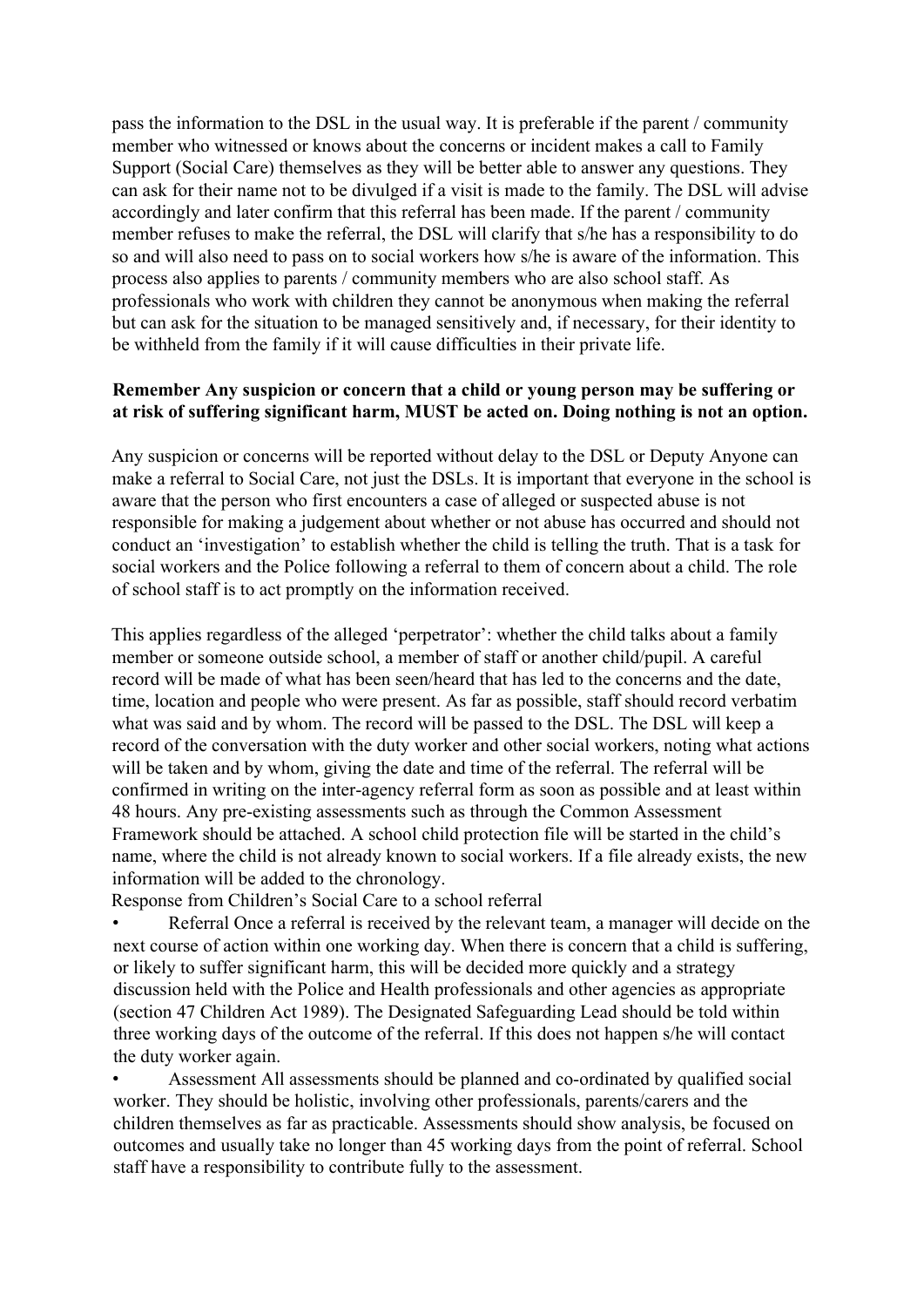• Section 47 Enquiries (regarding significant harm) The process of the investigation is determined by the needs of the case, but the child/young person will always be seen as part of that process and sometimes without parents' knowledge or permission. On occasions, this will mean the child/young person is jointly interviewed by the Police and social workers, sometimes at a special suite where a video- recording of the interview is made.

Schools should identify where there are child welfare concerns and take action to address them, in partnership with other organisations where appropriate, and in accordance with local inter-agency procedures. Rigorous recruitment and selection procedures and adhering to the school's code of conduct and safer practice guidance will mean that that there are relatively few allegations against or concerns about staff or volunteers in schools and colleges.

However, if a member of staff, or any other person, has any reason to believe that another adult in school has acted inappropriately or abused a child or young person, they will take action by reporting to the Director. Even though it may seem difficult to believe that a colleague may be unsuitable to work with children, the risk is far too serious for any member of staff to dismiss such a suspicion without taking action. If the allegation/concern is about The Managing Director, Suzanne Littlejohn, the person with concerns will contact the Nominated Proprietor for Safeguarding or the Local Authority Designated Officer (LADO) in the Local Authority Safeguarding and Standards Team.

1. In all cases of allegations against staff or volunteers, the Directors will contact the LADO without delay and follow the correct procedures as set out in the separate school policy. This must comply with 'Keeping Children Safe in Education' 2018.

2. The procedure aims to ensure that all allegations are dealt with fairly, consistently and quickly and in a way that provides protection for the child, whilst supporting the person who is the subject of the allegation.

3. In the event that a member of staff does not wish to report an allegation directly, or s/he has a general concern about malpractice within the school, reference can also be made to the school's Whistleblowing policy.

4. The policy should be read in conjunction with the Whistleblowing Policy and Code of Conduct for BLISS School Staff.

Children with special educational needs and who are disabled

1. Research shows that children with special educational needs and who are disabled are especially vulnerable to abuse and adults who work with them need to be vigilant and take extra care when interpreting apparent signs of abuse or neglect.

2. Additional barriers can exist for adults who work with such children, in respect of recognising abuse and neglect.

These can include:

- Assumptions that indicators of possible abuse such as behaviour, mood and injury relate to the child's disability without further exploration;
- Children with SEN and who are disabled can be disproportionately impacted by things like bullying – without outwardly showing any signs; and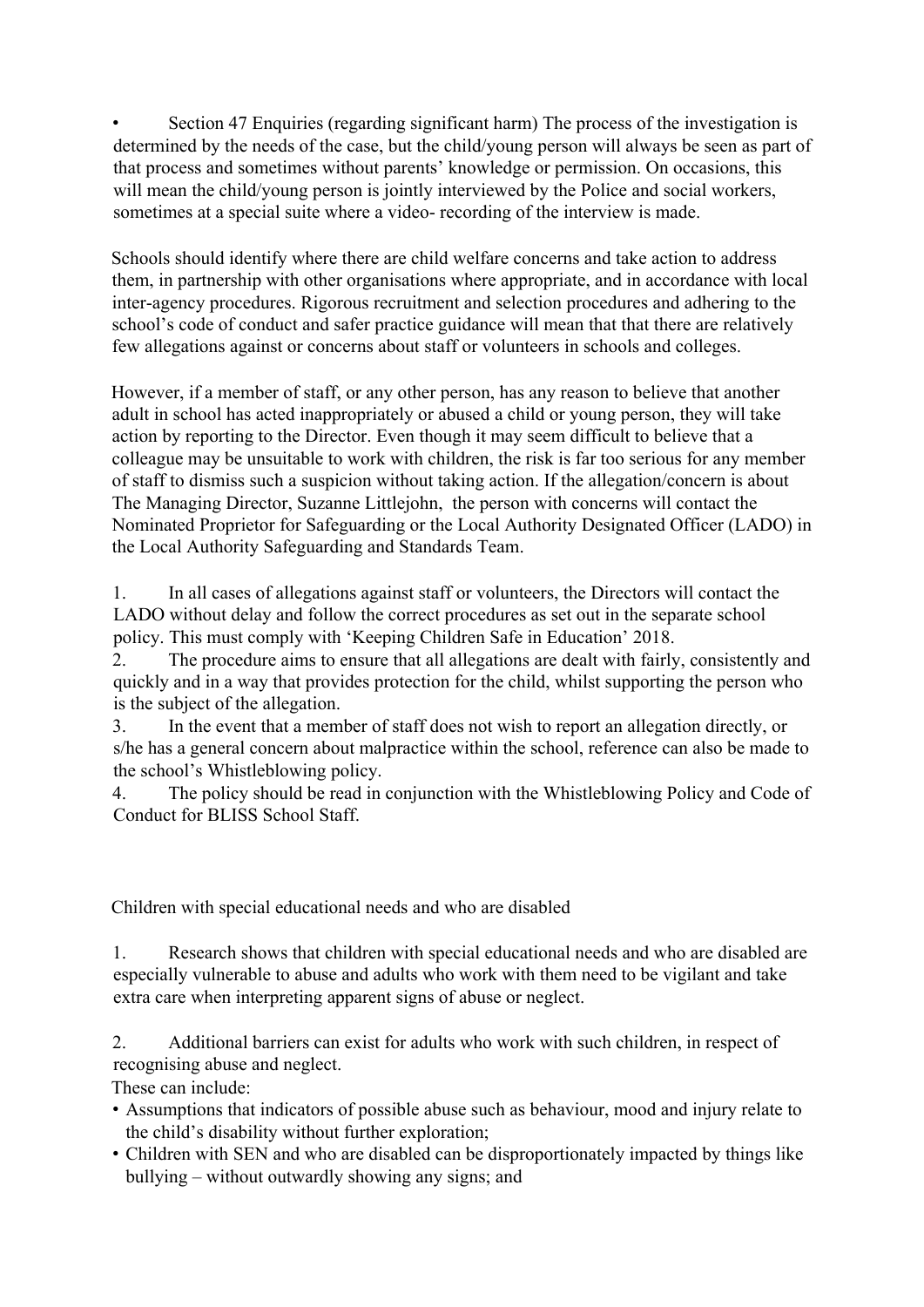• Communication barriers and difficulties in overcoming these barriers

3. These child protection procedures will be followed if a child with special educational needs and who is disabled discloses abuse or there are indicators of abuse or neglect. There are no different or separate procedures for such children.

4. Staff responsible for intimate care of children will undertake their duties in a professional manner at all times and in accordance with the school's intimate care policy.

# Safer Working Practice

1. All adults who come into contact with children at this school will behave at all times in a professional manner which secures the best outcomes for children and also prevents allegations being made in relation to sports provision as well as performing arts.

2. We promote a culture whereby members of the school community should feel able to raise with the Head, or any other member of the leadership team, any concerns about staff conduct. If the reporter feels that the issue has not been addressed they should contact someone outside the school, such as the Chair of Governors or the LADO.

Training Child protection will be part of induction for all staff and volunteers new to the school; they will also be given a copy of this policy, the Staff Code of Conduct, details about the role of the DSL. The school has a duty of care to its employees. The school hopes to create a caring environment where staff feel able to raise concerns and feel supported in doing so. If staff should experience a situation that is an emergency or extremely urgent they may make a direct referral to external agencies.

Child Protection raises issues of confidentiality that must be clearly understood by all staff/volunteers in schools.

• If a child confides in a member of staff/volunteer and requests that the information is kept secret, it is important that the member of staff/volunteer tells the child in a manner appropriate to the child's age/stage of development that they cannot promise complete confidentiality – instead they must explain that they may need to pass information to other professionals to help keep the child or other children safe.

Staff/volunteers who receive information about children and their families in the course of their work should share that information only within appropriate professional contexts.

All staff, both teaching and support, have a responsibility to share relevant information about the protection of children with other professionals, particularly the investigative agencies when appropriate. This will be followed up by basic child protection training that equips individuals to recognise and respond appropriately to concerns about pupils. The depth and detail of the training will vary according to the nature of the role and the extent of involvement with children. A proportional risk based approach will be taken regarding the level of information provided to all temporary staff and volunteers.

When DSLs and Deputies take up the role they will work towards ensuring they attend enhanced (Level 3) training –These are updated at 2 yearly intervals after that. In addition, their knowledge and skills will be updated regularly - at least annually. These individuals are expected to take responsibility for their own learning about safeguarding and child protection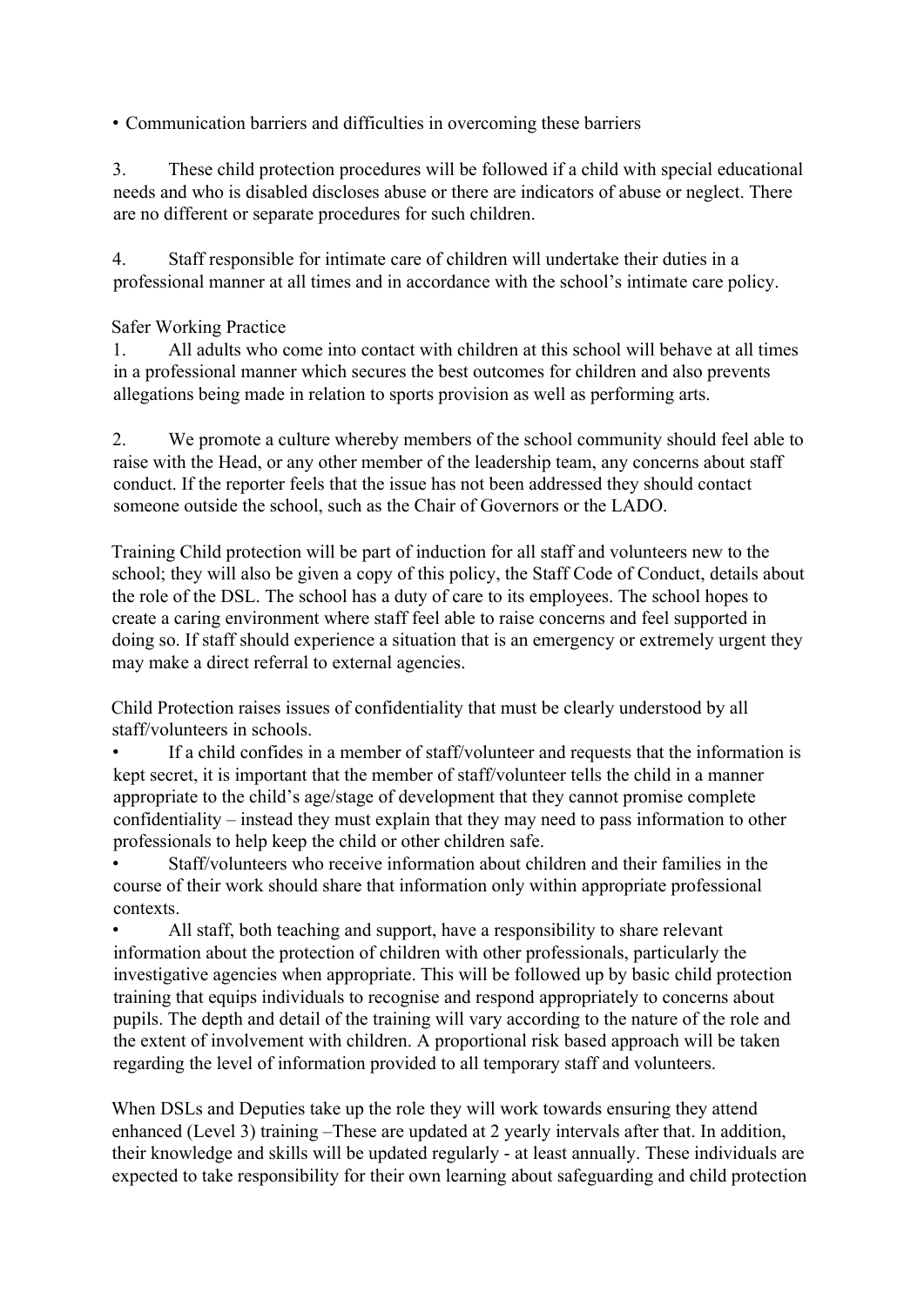by, for example: taking time to read and digest newsletters and relevant research articles; attending training offered on matters such as domestic abuse, attachment and child sexual exploitation and FGM and also attending local DSL forums etc.

We promote a culture where any staff or volunteers feel able to raise with the Head any concerns about safeguarding or child protection practice. Any issues which they have not been able to resolve with the Head should be reported to the governors in the first instance. If they are still not satisfied they should approach the Director for Children's Services or, if the issue relates to the conduct of or allegation against a member of staff, should contact the designated officer (also known as the LADO).

Staff should refer to the school's Whistleblowing policy for more information or can use the NSPCC whistleblowing helpline: 0800 0280285.

Information for parents and carers

1. The school's DSL will ensure that parents or carers of pupils have an understanding of the responsibilities placed on the school and staff for safeguarding children. This will generally be carried out through publication of information on the school's website.

2. We are committed to keeping pupils safe. Our first priority is our pupils' welfare and we will usually discuss with parents any concerns we have about their child. There might be rare occasions, however, when we have to provide information to or consult other agencies such as Children's Services Social Care before we contact parents. This will include situations where we judge that to tell parents first will or might put the child at risk of significant harm. Where a strategy discussion is required, or police or children's social care services need to be involved, the DSL or Head will not contact parents until all agencies have been consulted and have agreed what information can be disclosed. Parental consent is not required for a referral where the DSL believes a pupil is at risk of significant harm. Parents or carers will be informed about the progress of the case, and told the outcome where there is not a criminal prosecution, including the outcome of any disciplinary process.

Next Review: September 2022

Appendix 1 Overseas Staff accompanying short term visits policy Glenalmond School recognises that the welfare of the child is paramount. We take seriously our duty to safeguard and promote the welfare of the children and young people in our care. This policy should be read in conjunction with the BLISS at Glenalmond School Safeguarding Policy and Child Protection Procedures. Overseas Staff accompanying short term visits/ exchange programmes DBS checks on overseas staff should be completed unless it is verified that the applicant has not previously lived in the UK. Where an applicant is from or has lived in a country where criminal record checks cannot be made for child protection purposes, or is a refugee with leave to remain in the UK, and has no means of obtaining relevant information, we must take extra care in taking up references and carrying out other background checks. In these cases there will be no criminal record in the UK, or any entry on the Children's Barred List or the Secretary of State's Prohibition Order List. For example, additional references should be sought, and references followed up by phone as well as letter.